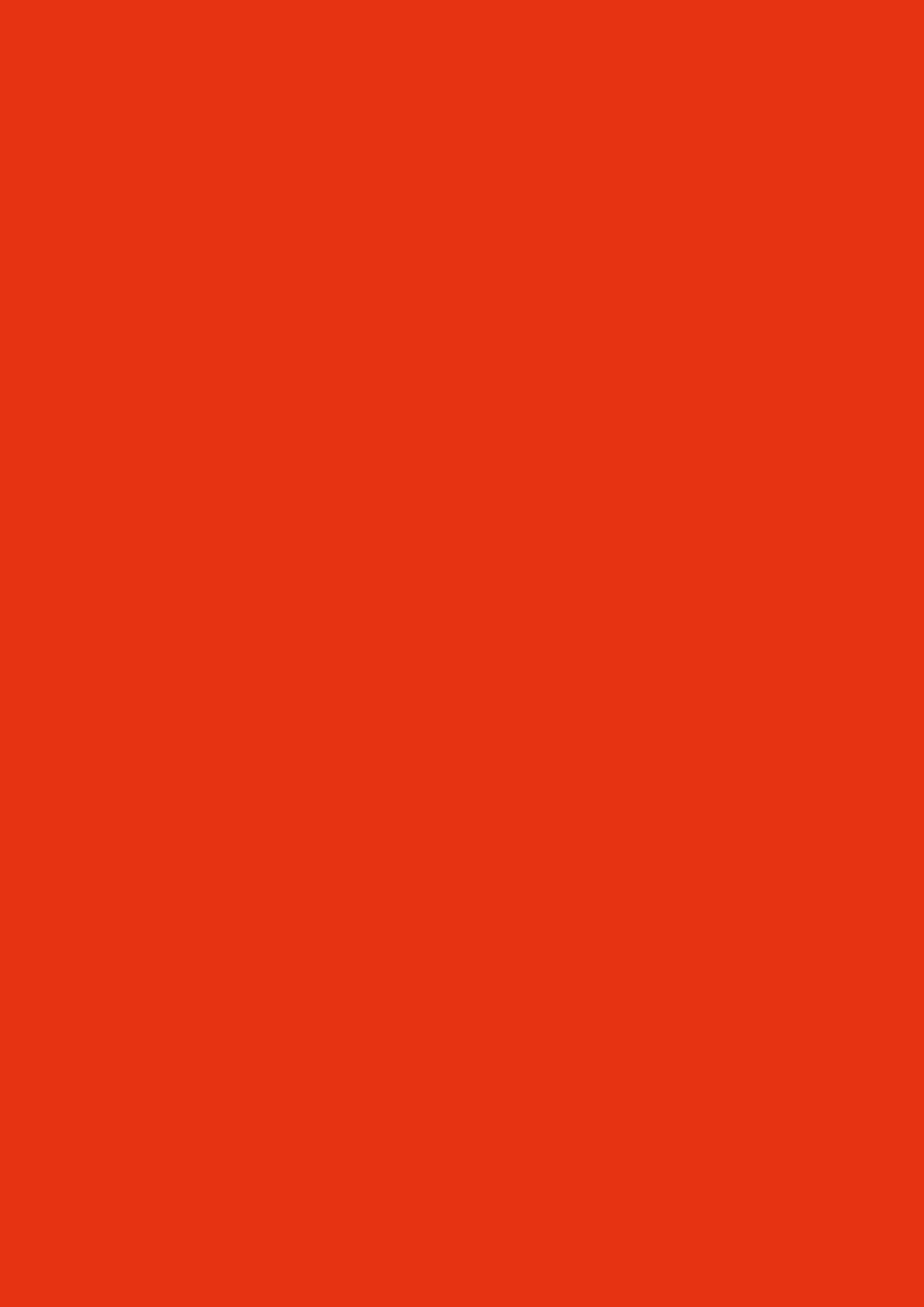# UNLE ASH YOUR INNER BARISTA AT HOME

THE NEW GAGGIA CLASSIC HOLDS OUR 80TH YEARS OF HISTORY, TRADITION AND EXPERIENCE. WE DEDICATE IT TO ALL ESPRESSO LOVERS THAT WANT TO RELIVE EVERY DAY AT HOME THE BARISTA'S RITUALS, THAT REQUIRE ATTENTION TO EACH DETAIL, PRECISION AND PRACTICE TO CREATE THE REAL ITALIAN ESPRESSO WITH «CREMA NATURALE», IN THE HIGH TRADITION OF ACHILLE GAGGIA. THE TRADITIONAL GROUP, SOLENOID VALVE AND FILTER HOLDER ENSURE TOTAL CONTROL, AND THE PROFESSIONAL STEAM WAND ALLOWS YOU TO MAKE A PERFECT MILK FROTH FOR YOUR CAPPUCCINOS. STYLISHLY DESIGNED AND TOTALLY MADE IN ITALY.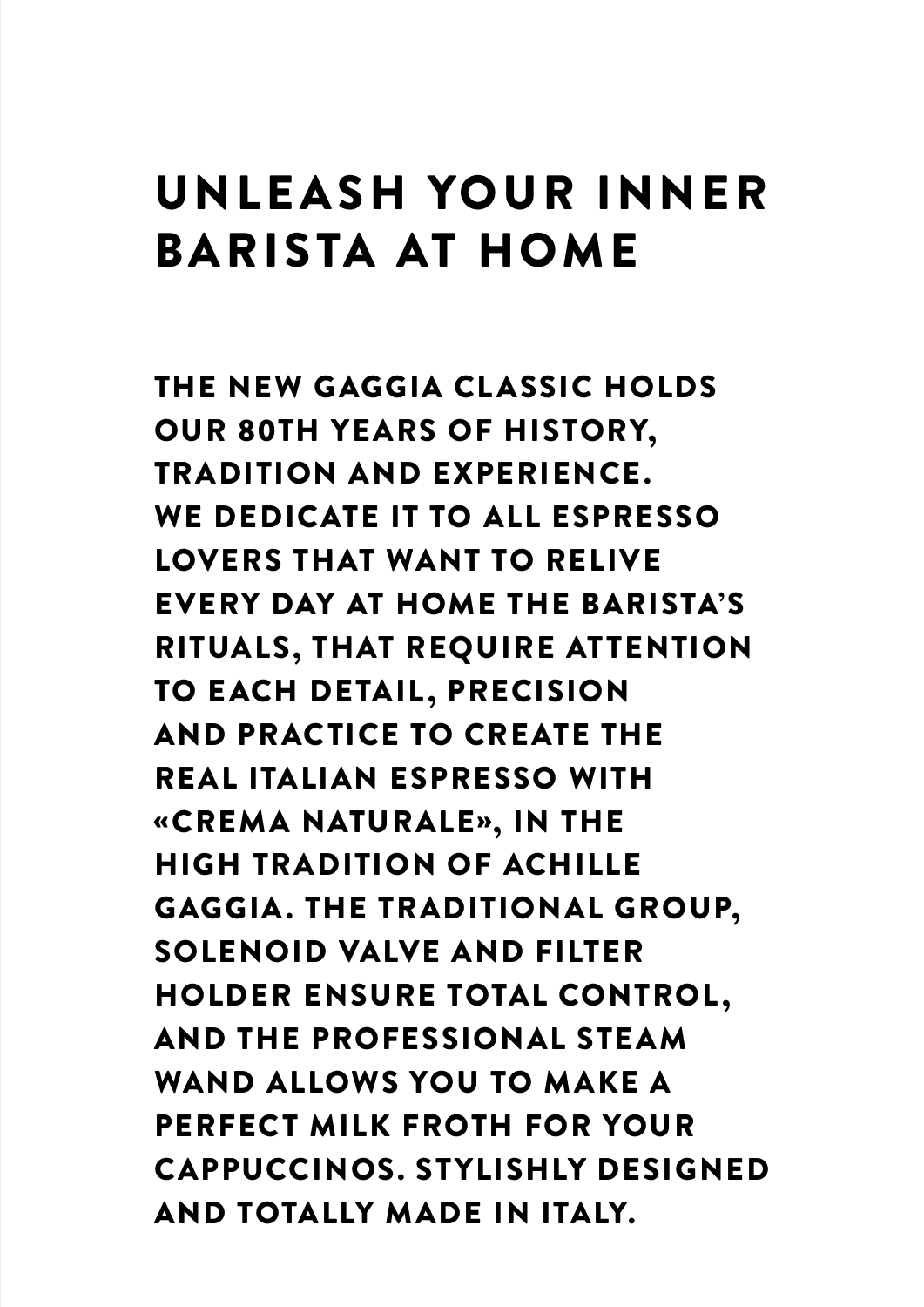### HIGHLIGHTS & FEATURES

#### **PROFESSIONAL CHROMED BRASS GROUP AND FILTER-HOLDER**

Same style, size, ring and way of working as a professional machine, thus the perfect driver of great in cup quality.

The heavy chromed brass group and filter-holder ensure a consistent and stable temperature throughout entire brewing process.

#### **SOLENOID VALVE**

The three-way Solenoid Valve relieves pressure in the filter-holder immediately after pulling a shot. Water empties from the filter-holder via the open valve and ends up in the drip tray. This leaves the coffee pucks relatively dry, making it easy to clean.

#### **TRADITIONAL GAGGIA BOILER**

Secures great espresso quality thanks to the excellent temperature stability during the whole brewing process.

The 15 bar pump pushes the hot water through the ground coffee at high pressure to ensure better-tasting crema-topped espresso.

#### **PROFESSIONAL STEAM WAND WITH 2 STEAM OUTLETS**

The perfect way to froth the milk and have a traditional creamy cappuccinos at home like in an Italian bar.

#### **NEW INTUITIVE USER INTERFACE**

The traditional rocket- buttons and indicator lights for on/off, espresso preparation and steam dispensing allow you a total control of the functions.

#### **DESIGN DETAILS**

The new design is thought to further enrich your home barista experience: new side shape that makes the water level visible, a renovated drip tray to improve stability during the brewing process, and an iconic filter-holder with the signature Gaggia "G".

#### **3 FILTERS FOR GROUND COFFEE AND POD**

Gaggia Classic comes with 3 filters: 1 "crema perfetta" filter for 1 or 2 cups helps you to have a perfect espresso just from the first use; while 2 traditional filters ensure you a professional experience.

#### **CUP HOLDER**

This practical feature allows you to store your espresso cups and glasses on top of the espresso machine itself – always within reach and conveniently stored without taking up space.

#### **PROUDLY MADE IN ITALY**

Guarantee of premium quality and a neverending passion for espresso making, year after year.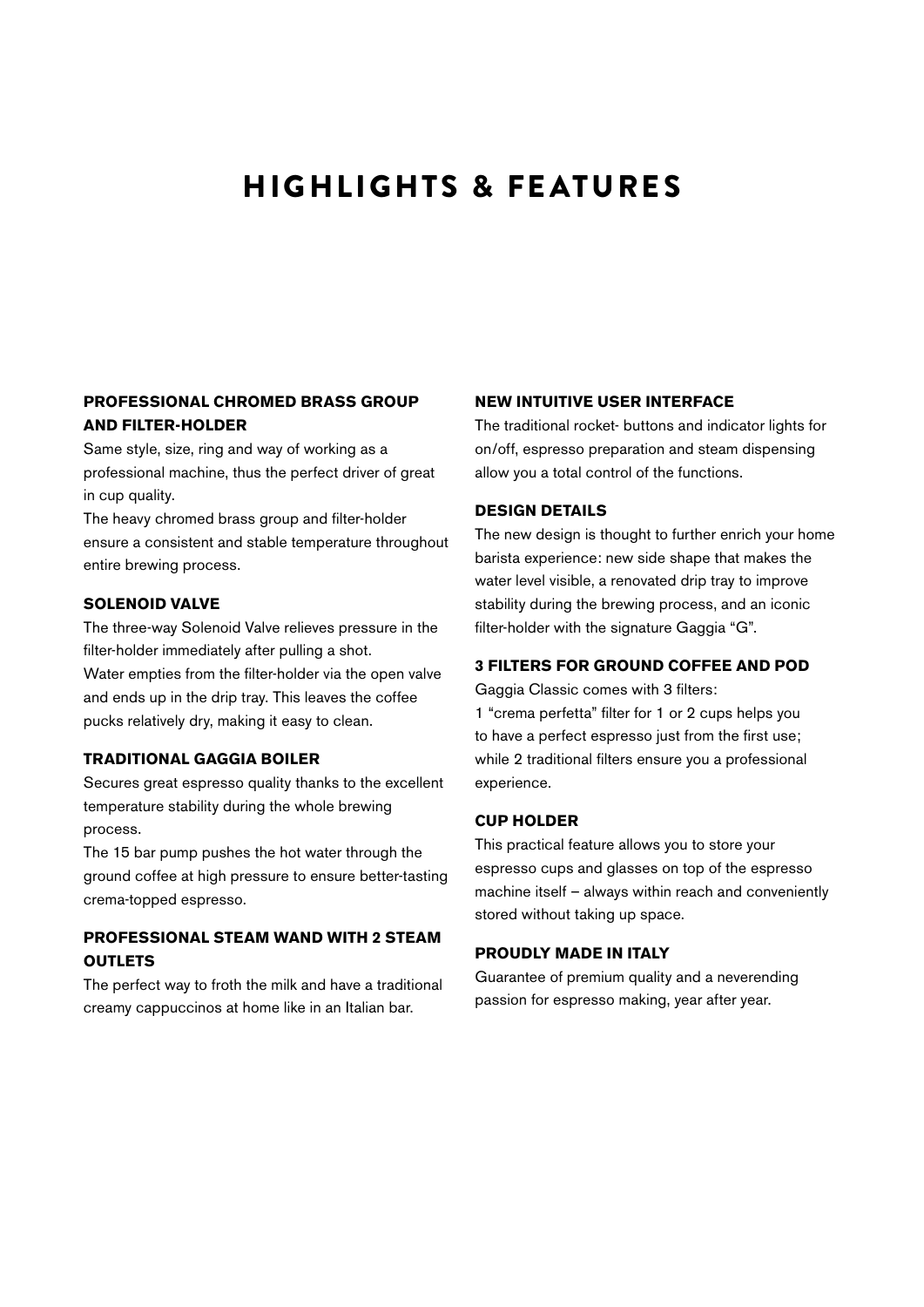## CLASSIC



The Gaggia Classic is available in a stainless steel finish. No other colours, no other finishes. It's a classic.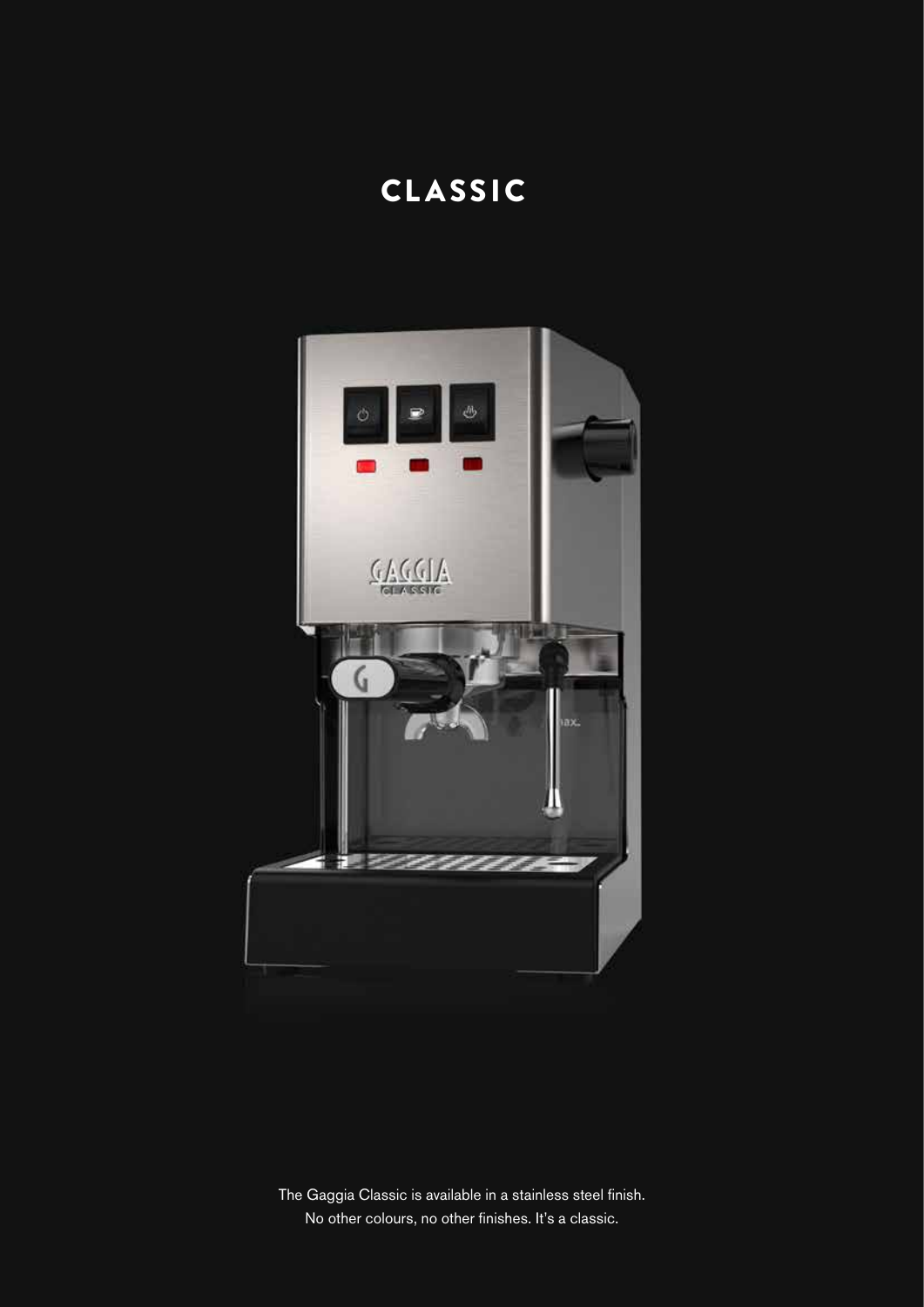## DETAILS

- 1-3. Professional chromed brass group and filter holder to ensure a perfect Italian espresso at home
- 2. New intuitive user interface
- 4. Professional steam wand
- 5. New body shape that makes visible the water level







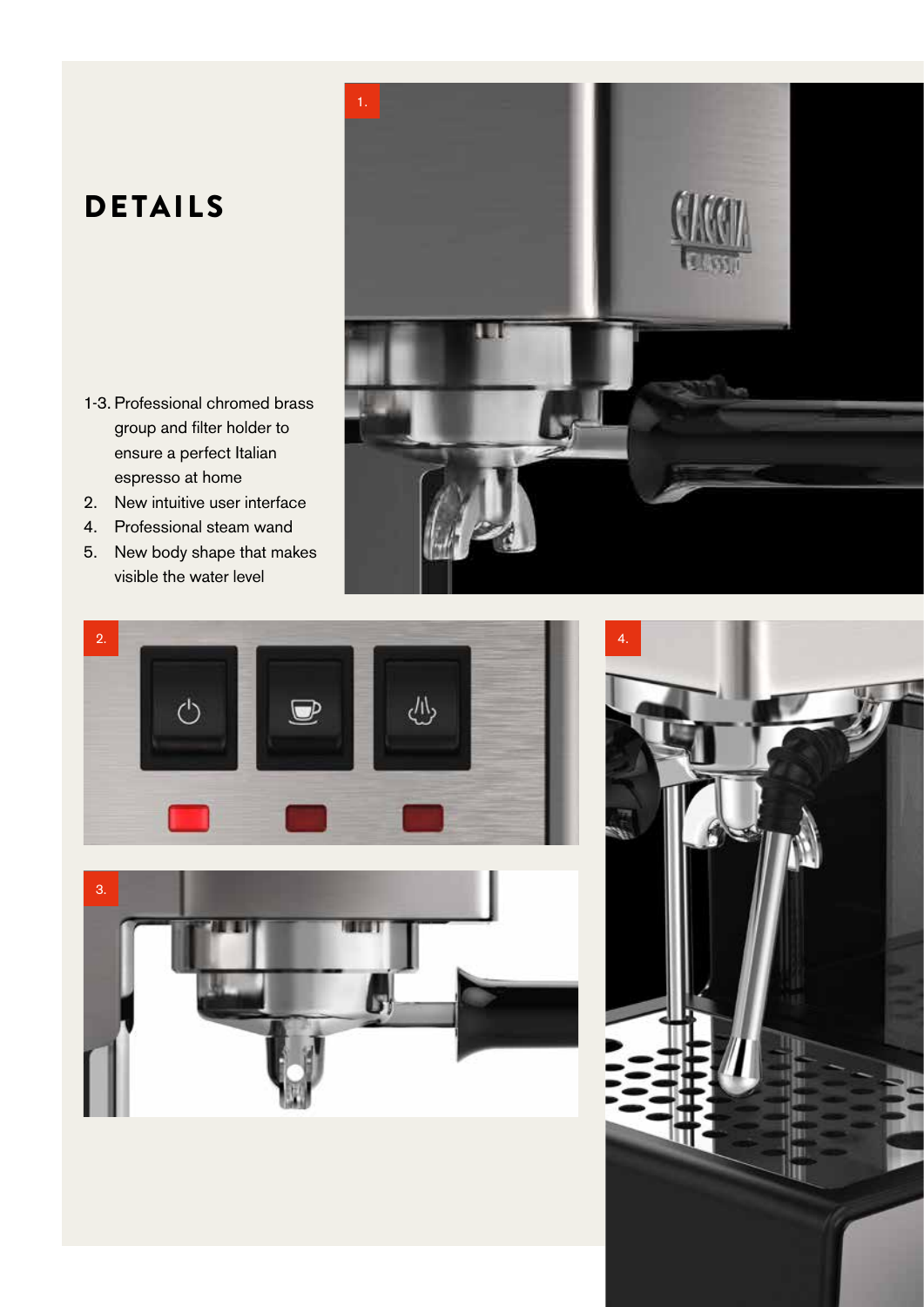



| <b>Highlights</b>                                      |                                            |
|--------------------------------------------------------|--------------------------------------------|
| Interface                                              | New rocket button+indicator lights         |
| Pump pressure                                          | 15 bar                                     |
| Professional chromed brass filter-holder               |                                            |
| Hot water/steam dispenser                              | Professional stainless steal steam wand    |
| Cup holder plate                                       | $\bullet$                                  |
| Solenoide valve                                        | $\bullet$                                  |
| Gaggia traditional boiler                              | $\bullet$                                  |
| Beverages variety and in cup quality                   |                                            |
| Espresso                                               | $\bullet$                                  |
| Steam                                                  |                                            |
| Hot water                                              |                                            |
| Suitable for ground coffee                             |                                            |
| Suitable for coffee pods                               |                                            |
| Pre-brewing                                            | Manual                                     |
| Filters included                                       | 1 'Crema perfetta' filter (1-2 cups)       |
|                                                        | 2 traditional filters (1 cup/pods; 2 cups) |
|                                                        |                                            |
| Water tank capacity                                    | 2,1                                        |
| Removable components                                   | Water tank: frontal;                       |
|                                                        | drip tray: frontal, steam wand ogive       |
| Simultaneously brewing of 2 coffee cups<br>Maintenance |                                            |
| Descaling cycle                                        | Manual                                     |
| Materials, finishing, dimensions                       |                                            |
| Product dimensions $(L \times A \times P)$             | $23 \times 38 \times 24$ cm                |
| <b>Product Weight</b>                                  | 7,265 kg                                   |
| Group and filter-holder                                | Chromed brass                              |
| Milk solution                                          | Professional stainless steel steam wand    |
| <b>Bodywork</b>                                        | Brushed stainless steel                    |
| Front                                                  | Brushed stainless steel                    |
| Drip tray                                              | Plastic and stainless steel                |
| <b>Energy consumption</b>                              |                                            |
| Automatic stand-by                                     | • (just for WE version)                    |
| Power supply                                           | 230 V 50 Hz; 120 V 60 Hz                   |
| <b>Accessories</b>                                     |                                            |
| Included accessories                                   | Ground coffee doser, tamper                |
|                                                        |                                            |

PROUDLY MADE IN ITALY